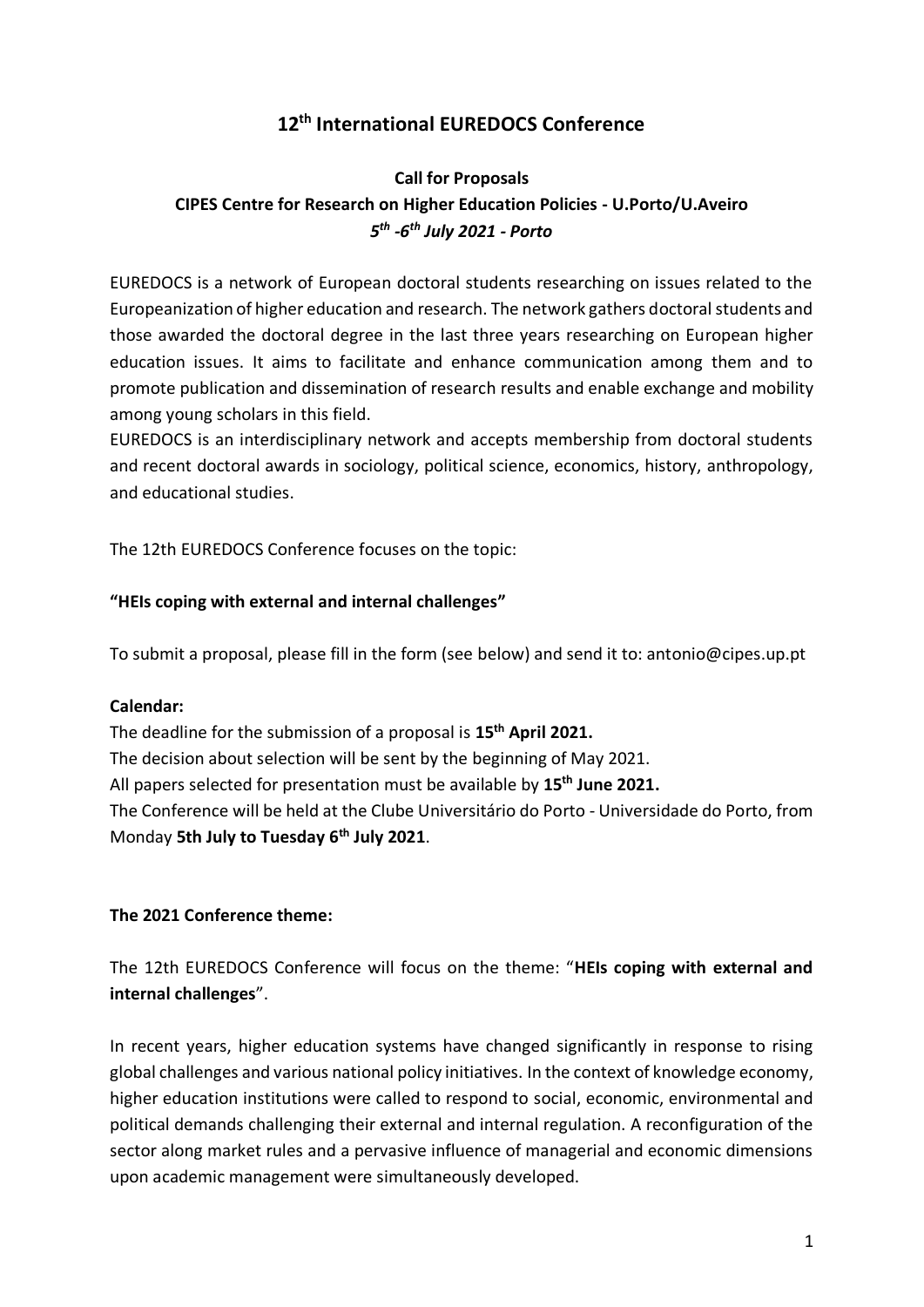The rationale for many of these changes cannot be found exclusively within higher education and its analysis needs to take into account higher education specificities and the examination of wider transformations taking place in the public sector all over the Western societies since the late twentieth century.

Higher education institutions have been interacting with this changing context, dealing with growing international and national competition while taking into account the interests of a variety of stakeholders. Their organisational forms, governance and management have been, and still are, under scrutiny in the pursuit of organisational performance, accurate coordination and control systems. But now questions arise whether these organizational and governance forms are appropriate for universities to respond to new challenges of climate crisis, large scale population movements, and challenges to EU values and democracy.

The EUREDOCS Conference welcomes papers focusing on how higher education institutions are interacting and responding to these transformations. Namely:

- the impacts of the governance reforms on the decision-making structures and processes of higher education institutions and their missions;

- the impacts of quality assessment and accreditation systems aiming to improve the control function over HE, HE system(s) and institutions on institutions internal environment, and academic and management staff;

- how does performance management contribute to HEIs achievement and accomplishment of their changing economic and social missions.

This focus does not limit the topics explored to answer these questions (e.g. access, funding, quality, careers, graduate employment, etc.), nor the methodological approaches. Additionally, the emphasis on institutions and their actors does not preclude, rather encourages, comparative approaches from international and national standpoints and multidisciplinary perspectives.

# **Open track:**

Preference will be given to great proposals related to the conference theme, but the EUREDOCS conference also provides an open track option to allow other PhD students working on other European topics and issues in Higher education research to contribute to the conference.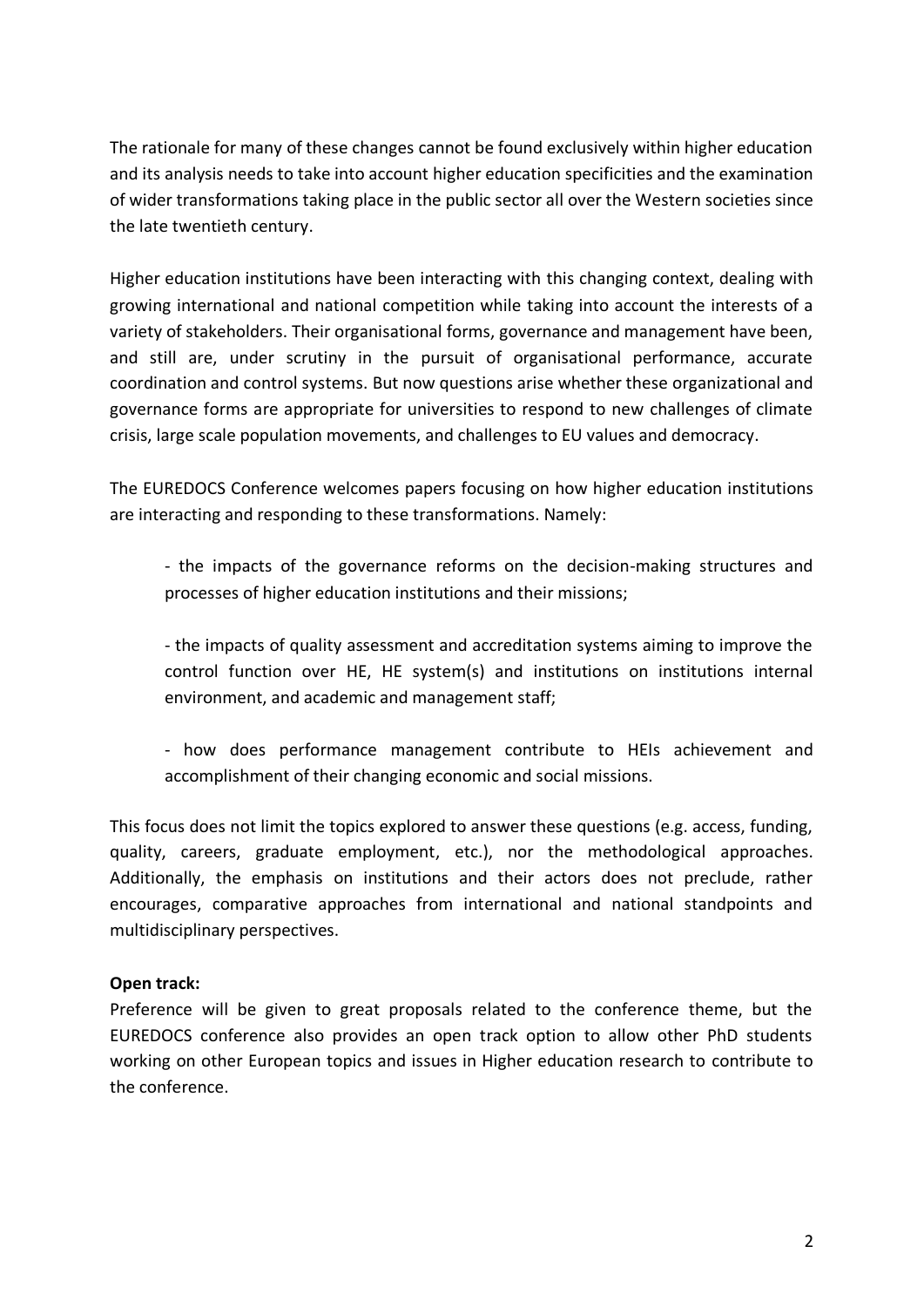## **Organisation of the 2021 EUREDOCS Conference**

The 12th EUREDOCS Conference will be held at the Clube Universitário do Porto – University of Porto, on the 5<sup>th</sup>-6<sup>th</sup> July, 2021. Despite the current uncertainty, we will make all possible efforts that the conference takes place in Porto. However, this will be assessed at a later stage. If that is not at all possible, the conference will be moved to an online format.

The Conference will be organised in four sessions (two on Monday and two on Tuesday) of approximately four hours duration. In each session no more than four papers will be presented and discussed (45 to 60 minutes for each paper). The attendance of doctoral students without contributing a paper is possible. Participants without a paper have to cover their own expenses. Accommodation and food expenses will be covered for participants presenting a paper. All participants will have to pay for their travelling expenses. All papers selected for presentation must be available by the **15th June 2021**.

Participants and discussants will be asked to read the papers before the beginning of the Conference. Contributors will have 15 minutes to present a short version of their paper. For each paper a discussant will be assigned from among the other participants presenting a paper to comment on the presented paper. The discussant can comment for 15 minutes as well. Then, a general discussion will follow taking about 15 to 30 minutes.

Each session is chaired by a senior researcher, usually a member of the Scientific Committee.

Contributors have to pay themselves for their travel costs. Accommodation and meals in Porto will be covered by the organisation.

#### **Requirements:**

Being a doctoral student or having recently (not earlier than **January 2019**) defended your thesis and working on a topic concerning higher education and/or research.

# **Proposals:**

Submit a proposal (two pages maximum) on a topic to be presented by using the proposal form at the end of this text. The proposal as well as the potential presentation must be in English.

#### **Submission of proposals:**

Proposals should be sent by email to: antonio@cipes.up.pt by the deadline of **15th April 2021.**

#### **Selection process**

The proposals will be reviewed by the members of the Scientific Committee of EUREDOCS. The main assessment criterion will be the relevance, quality and clarity of the proposal for the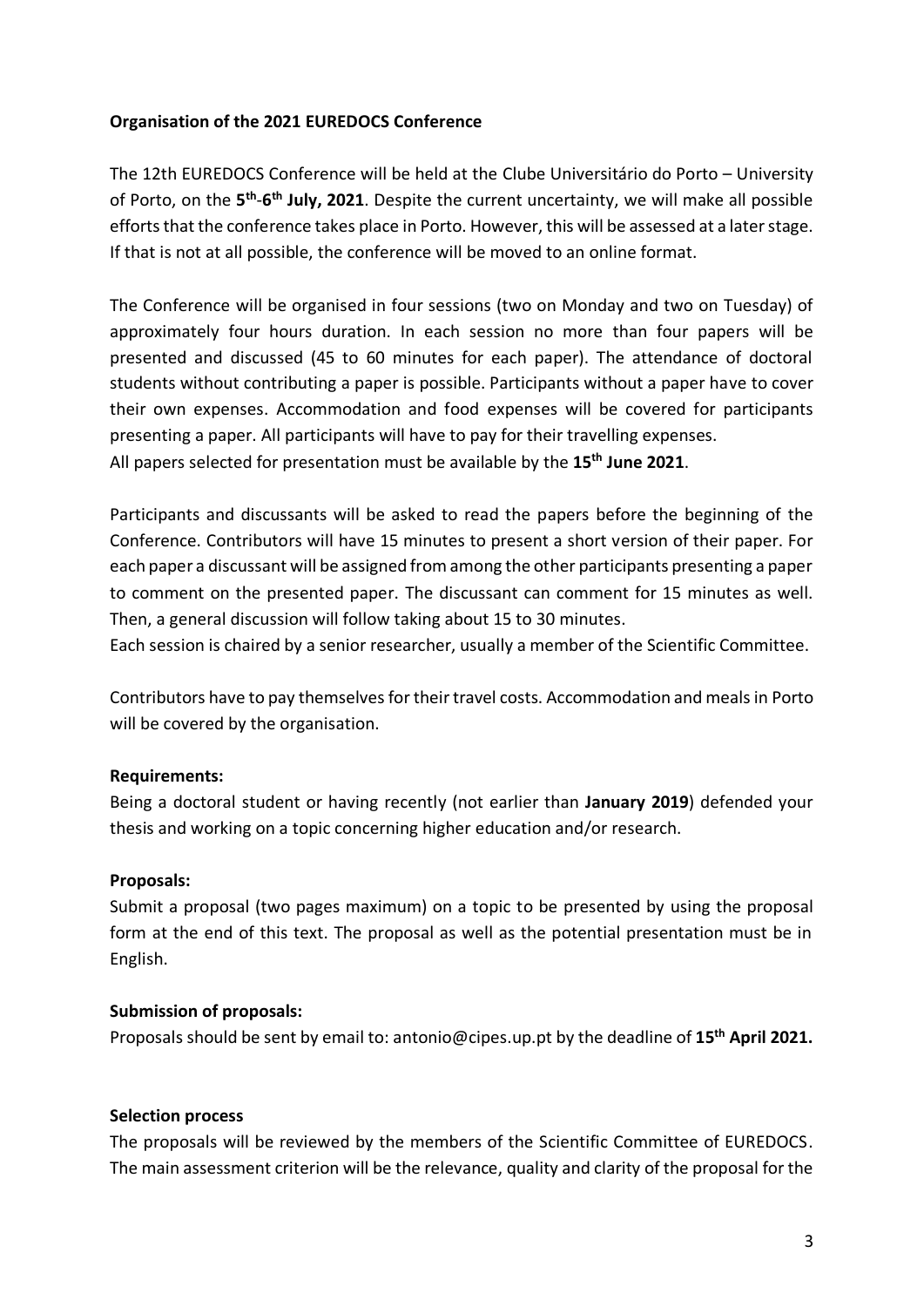theme of the Conference. For those papers submitted on the open track, the Scientific Committee will consider the significance of the topic or issues to be developed. All papers will be considered in terms of their overall research quality. We will appreciate proposals based on solid empirical material (quantitative as well as qualitative) and including an appropriate theoretical framework. The evaluation of the proposals will take into account the number of years already spent working on the PhD thesis.

Replies will be sent to the applicants at the beginning of **May 2021.**

# **More about EUREDOCS?**

# **1. The Network**

EUREDOCS is a network of European doctoral students working on issues related to the Europeanization of higher education and research. The network was created in 2004 upon the initiative of Sylvain Kahn (at the time Director for European Affairs) and Christine Musselin (at the time Director of the Centre de Sociologie des Organisations) at Sciences Po in Paris. It aims to facilitate and enable more communication among doctoral students and those awarded the doctoral degree in the last three years researching on European higher education issues. The network also aims to promote publication and dissemination of research results and to facilitate exchange and mobility among young scholars in this field.

EUREDOCS is an interdisciplinary network and accepts membership from doctoral students and from those recently awarded doctoral degree in sociology, political science, economics, history, and educational studies.

Europeanization of higher education and research is to be understood in a broad sense. It obviously addresses the Europeanization of national higher education and research policies. It also includes the analysis of the (potential) harmonisation, standardisation, convergence or normalisation processes that might affect the structure, academic curricula, accreditation procedures, the quality assessment and assurance systems, academic career patterns, the role of higher education institutions in local or regional development, the structure of university governance, the production of knowledge, the relationships between research and industry, the institutional structures for teaching and/or research etc. Furthermore, it deals with the role of supra-national bodies in these processes, the influence of American models, the impact of internationalization, etc.

# **2. The Activities**

The activities of the EUREDOCS network mainly consist of:

• organizing regular international conferences,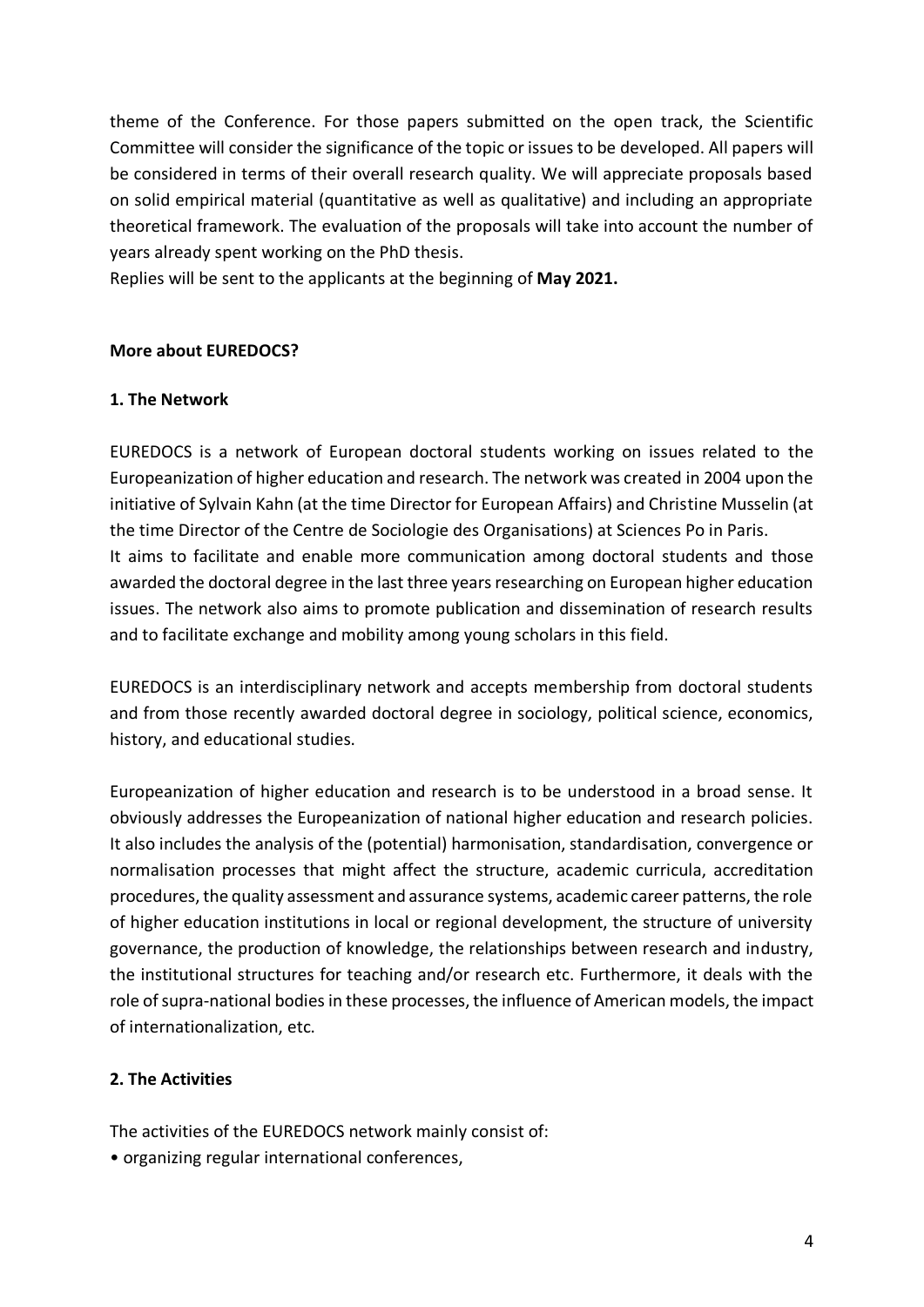• a directory collecting detailed information about doctoral students, about their PhD topics in progress and recently defended in the field of Europeanization of higher education and research,

# **3. The Euredocs Scientific Committee**

In order to develop and run this network, Sciences Po has founded a scientific committee composed of seven well-known European research centres and their representatives:

• CIPES, Center for Research in Higher Education Policies, Portugal (Pedro Teixeira and António Magalhães)

• CSO, Sciences Po and CNRS, France (Christine Musselin and Pauline Ravinet, University of Lille)

- CHEF, Aarhus University, Denmark (Susan Wright)
- UCL Institute of Education, University of London, United Kingdom (Vincent Carpentier)
- International Centre for Higher Education Research (INCHER-Kassel), University of Kassel, Germany (Georg Krücken)
- OSPS, University of Lausanne, Switzerland (Gaële Goastellec)

• Department of Administration and Organization Theory, University of Bergen, Norway (Svein Michelsen)

The conferences are organised jointly by the members of the Scientific Committee who also review the papers submitted. The Scientific Committee will also select the best papers of each conference and look for a possibility to publish them in an international journal.

# **4. The EUREDOCS Conferences**

One of the objectives of the EUREDOCS network is to organize international conferences for doctoral students and new doctoral degree holders related to the EUREDOCS thematic priorities and interests. These conferences aim to:

- promote exchange, foster discussion and reflection among doctoral students and recent doctoral degree holders,
- encourage them to write and present papers at academic meetings and conferences,
- provide practical experiences as discussants and commentators,
- foster scientific exchange and debates.

We expect the conferences to represent opportunities for doctoral students and new doctoral candidates to find a place dedicated to their work, where they can present contributions and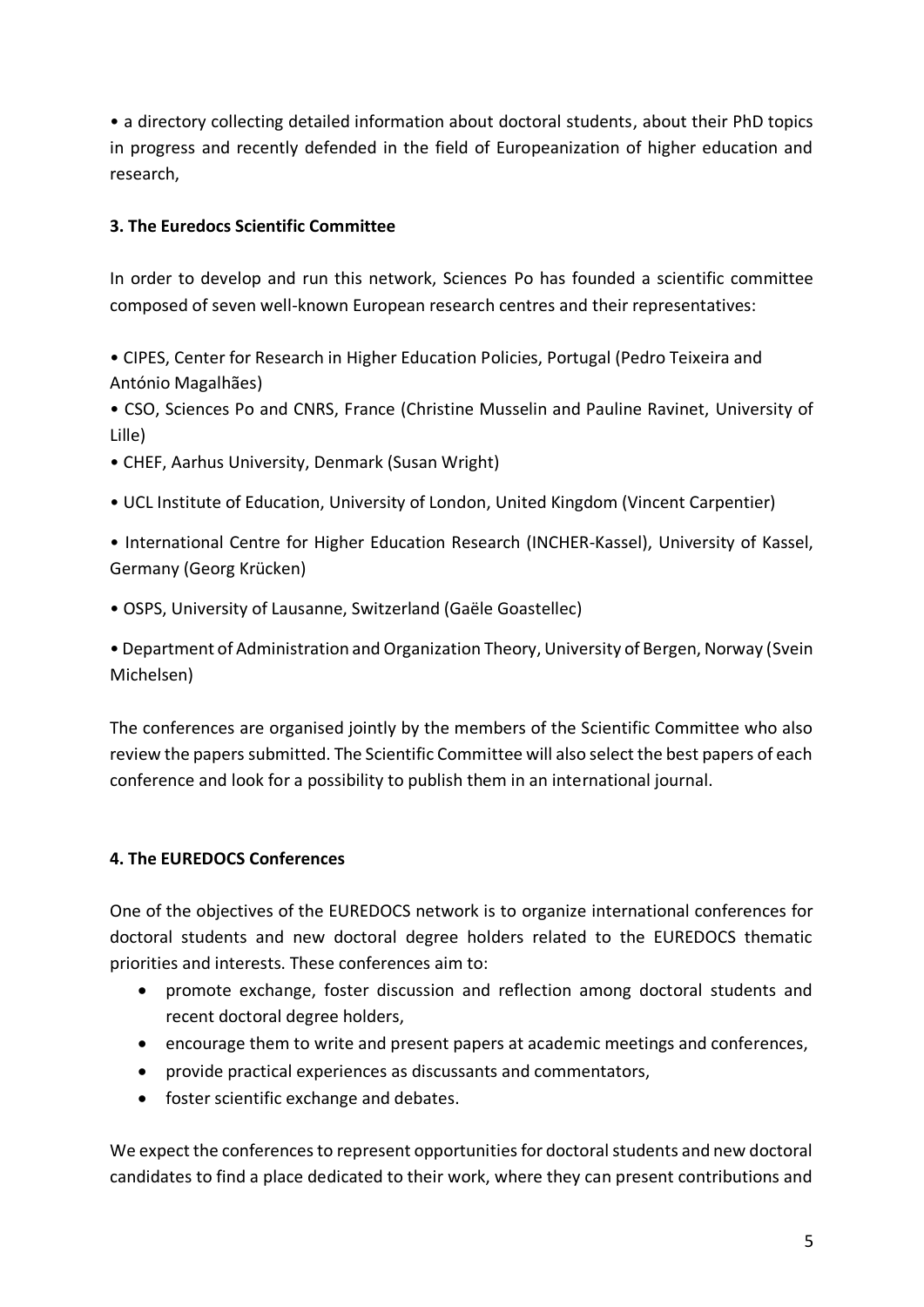where they are confronted with different perspectives, where they will meet senior researchers who will act as moderators or be part of audience. The conferences also serve as an opportunity for further cooperation and exchange.

We expect that many of the papers presented can then be revised for publication in different journals. The members of the Scientific Committee will support this process.

Each conference provides an opportunity for a limited number of contributors (between 12 and 16) to present a paper on a focused issue (which is part of a PhD thesis but normally not the whole project), in order to allow debates and develop relationships among participants sharing common interests and knowledge on a common theme. For each conference a new topic will be explored, a call for proposals will be disseminated and the Scientific Committee will select the best from among the submitted proposals.

The previous EUREDOCS Conferences were held at Sciences Po in Paris (2004, 2009, and 2014), at the University of Bergen (2005, 2012), at the International Centre for Higher Education Research, University of Kassel (2006), at the Centre for Higher Education Studies, School of Educational Foundations and Policy Studies, Institute of Education, University of London (2007) and at the CIPES, Center for Research on Higher Education Policies, University of Porto and University of Aveiro (2008), OSPS, University of Lausanne (2010), Society for Research in Higher Education in London (2016), at the École Normale Supérieure de Lyon, (2018).